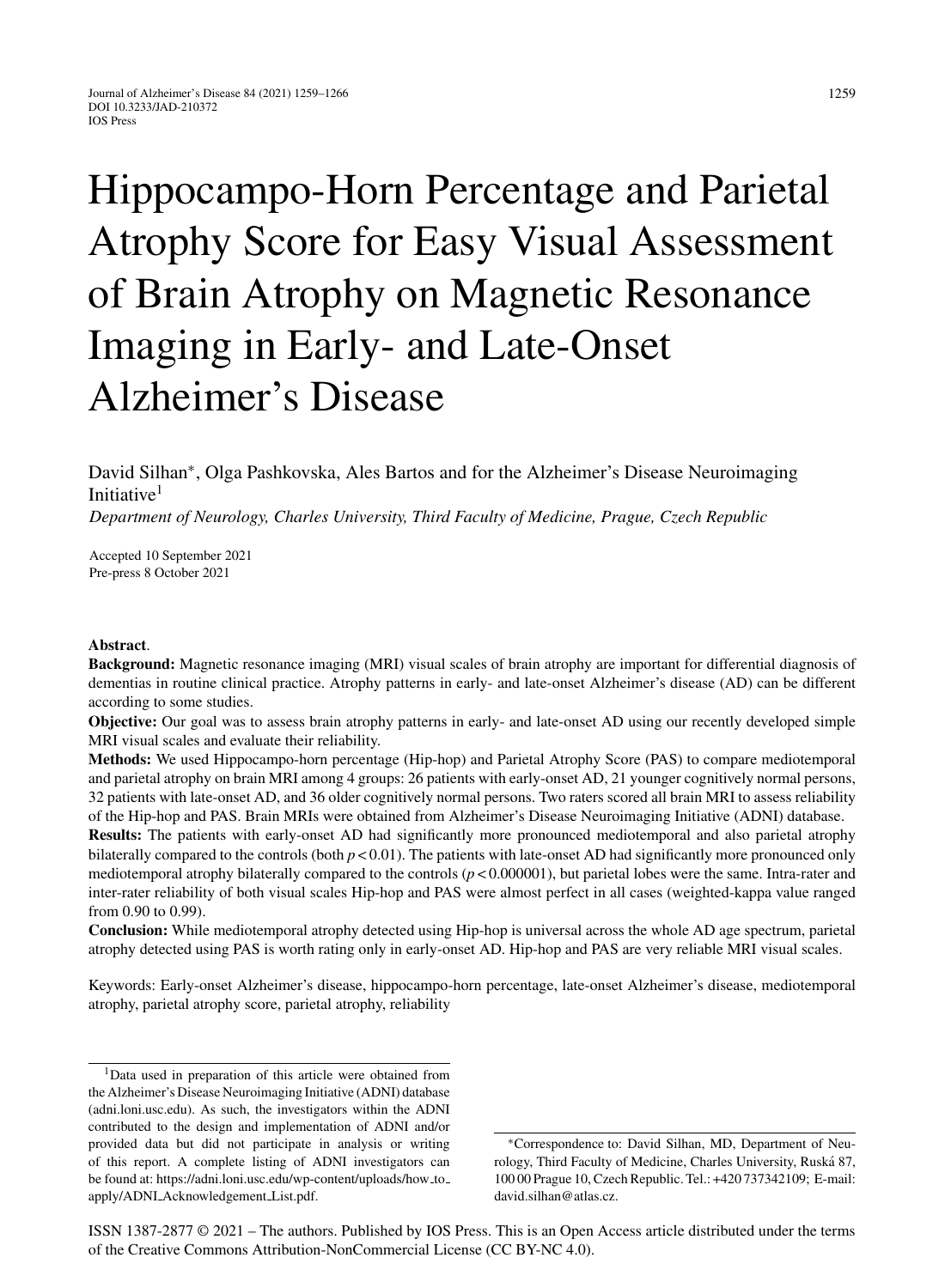#### **INTRODUCTION**

Brain magnetic resonance imaging (MRI) can support the diagnosis of Alzheimer's disease (AD) [1]. Tissue loss in the mediotemporal area is typical for late-onset AD (patients older than 65 years) [2–13]. Distribution of atrophy in patients with earlyonset AD (individuals younger than 65 years) is not so obvious. More pronounced atrophy of the parietal lobes with less affected mediotemporal region could be more typical for these younger patients based on some studies [14–17].

Atrophy of brain structures can be assessed on MRI using quantitative techniques such as manual or automatic segmentation [2, 8, 18–21]. Accuracy and objectivity of these approaches are main adv antages. However, automatic segmentation requires specialized software and manual segmentation is time-consuming. These quantitative techniques detect well-known mediotemporal atrophy in patients with AD and also parietal atrophy (smaller precuneus and cingulate gyrus) more typical for patients with early-onset AD [22, 23].

MRI visual scales represent easier and faster option to evaluate brain atrophy and thus are more suitable for routine clinical practice [24–26]. Their possible disadvantage can be lower reliability compared to quantitative methods, because evaluations are performed by different raters who can have different experience. Previous studies using MRI visual scales achieved comparable results as studies with quantitative techniques mentioned above [27–30]. The most used visual scales are Scheltens scale for the mediotemporal atrophy and Koedam scale for the parietal atrophy. However, these visual scales may be complicated and time consuming for routine clinical practice.

The aim of our study was to assess parietal and mediotemporal atrophy in patients with early- and late-onset AD using our simple MRI visual scales. We also wanted to evaluate reliability of these scales. The Parietal Atrophy Score (PAS) for evaluation of the parietal region was introduced in our previous reports [31–33]. Hippocampo-horn percentage for evaluation of the mediotemporal atrophy was developed based on our previous findings [2, 3].

We assumed that we will be able to determine and confirm different atrophy patterns in early- and lateonset AD using our new and simple MRI visual scales which could be suitable for routine clinical practice. We believed that these results could be useful in

differential diagnosis of neurodegenerative dementias especially AD in clinical field.

## **MATERIALS AND METHODS**

#### *Visual scale of mediotemporal atrophy*

Hippocampo-horn percentage (Hip-hop) is based on determining the ratio between the hippocampal area and the sum of the hippocampal area and the temporal horn area of the lateral ventricle in percentages on one suitable MRI slice which is clearly defined and is easy to find. The suitable slice is defined as the first coronal MRI slice in the antero-posterior direction where amygdala is no longer visible. Our recent paper describes a detailed explanation how to select this optimal slice for Hip-hop determination [3]. Hip-hop can theoretically range between 0% (total atrophy – hippocampus is not visible) and 100% (completely spared structure of the hippocampus), 20–90% in real clinical practice. More detailed Hip-hop scoring instructions are summarized in the Supplementary Material.

#### *Visual scale of parietal atrophy*

The PAS is based on evaluation of atrophy degree in three parietal lobe structures: sulcus cingularis posterior, precuneus and parietal gyri. Each structure is ranked separately left and right 0 (no atrophy), 1 (borderline finding) or 2 (prominent atrophy). The degree of atrophy in each structure is evaluated on MRI coronal slices in the range of whole parietal lobes. Evaluation of the PAS in antero-posterior direction begins from first slice where cerebellar hemispheres are visible and continues until parietooccipital sulcus first appears. PAS is determined from a combination of atrophy degrees separately in the left and right hemisphere according to specific rating criteria and can be quantified 0 (parietal lobe without atrophy), 1 (border-line atrophy) or 2 (prominent atrophy of the parietal lobe) [31–33]. PAS scoring instructions are summarized in Supplementary Material.

#### *Alzheimer's Disease Neuroimaging Initiative*

Data used in the preparation of this article were obtained from the Alzheimer's Disease Neuroimaging Initiative (ADNI) database (adni.loni.usc.edu), more specifically from ADNI-1, ADNI-GO and ADNI-2 study. The ADNI was launched in 2003 as a public-private partnership, led by Principal Investi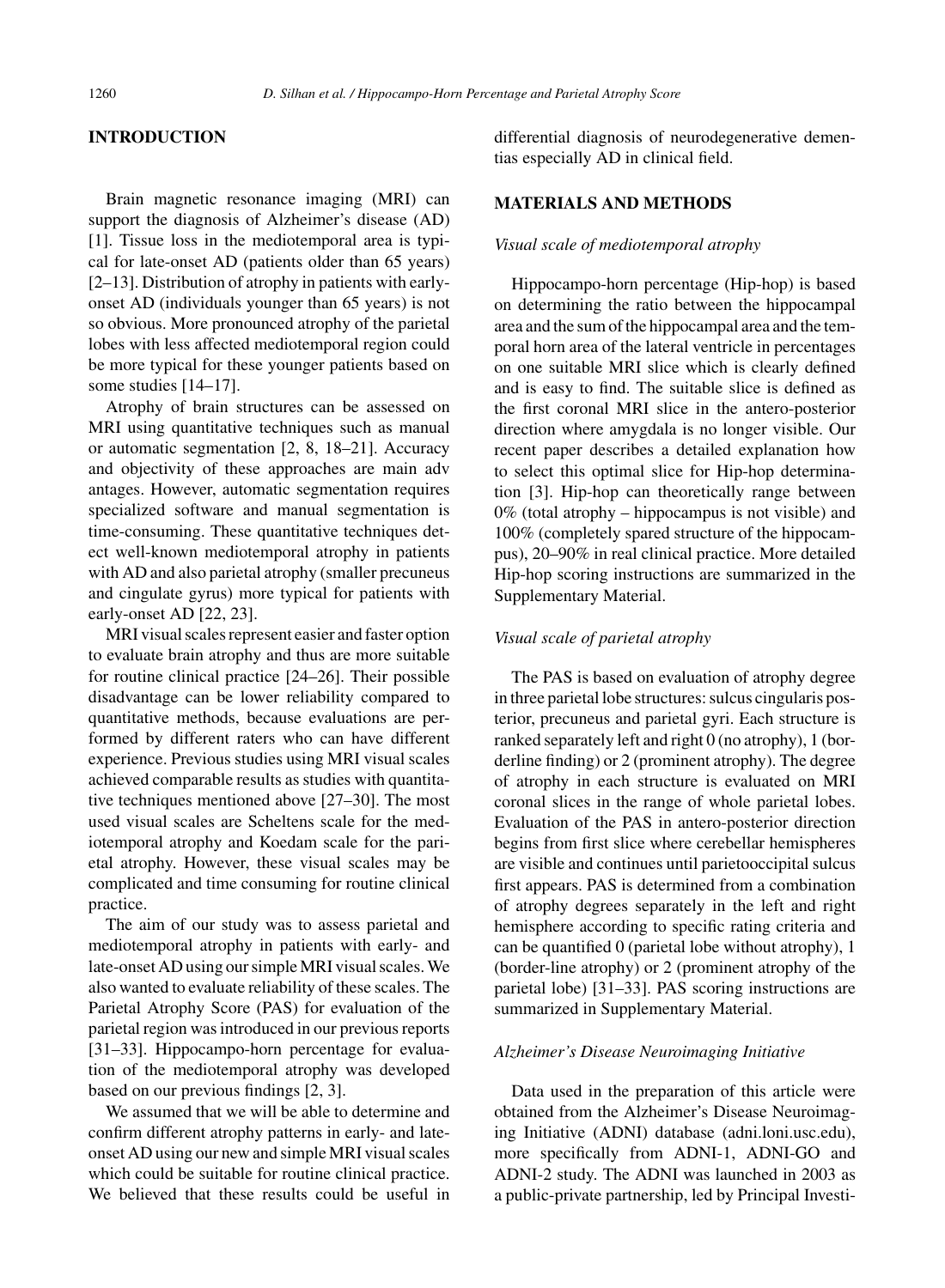gator Michael W. Weiner, MD. The primary goal of ADNI has been to test whether serial MRI, positron emission tomography, other biological markers, and clinical and neuropsychological assessment can be combined to measure the progression of mild cognitive impairment and early AD.

#### *Participants and MRI protocol*

Diagnoses of AD were established by ADNI according to the neurological examination, cognitive tests and using the biomarkers of AD. We selected AD patients with mild impairment of cognitive functions (Mini-Mental State Examination (MMSE)  $22 \pm 4$ ). Cognitively normal subjects were defined as those with normal neurological examination and normal cognitive test (MMSE  $29 \pm 1$ ). We divided our participants into those with younger age (< 65 years) and ones older than 65 years.

We created four groups: 1) patients with late-onset AD (AD patients older than 65 years), 2) older cognitively normal subjects, 3) patients with early-onset AD (AD patients younger than 65 years), and 4) younger cognitively normal subjects.

We first compared mediotemporal and parietal atrophy using our MRI visual scales (Hip-hop, PAS) between patients with late-onset AD and older cognitively normal elderly subjects, patients with early-onset AD and younger cognitively normal persons.

In the second step we compared atrophy between older and younger cognitively normal persons, patients with late- and early-onset AD.

Correlation of the Hip-hop and PAS with age was calculated using all cognitively normal subjects (older and younger group together).

Detailed participant's characteristics are visualized in Table 1. Patients with early- and late-onset AD were age-matched with cognitively normal subjects in both cases. Patients with early- and late-onset AD had equal cognitive impairment according to MMSE scores.

Brain MRI of these patients were obtained from the Alzheimer's Disease Neuroimaging Initiative (ADNI) database. 94% patients were examined by the following imaging protocol: Acquisition Plane = sagital; Acquisition Type =  $3D$ ; Coil = PA; Field Strength =  $1.5$  tesla; Flip Angle =  $8.0$  degree; Manufacturer = SIEMENS; Matrix  $X = 192.0$  pixels; Matrix  $Y = 192.0$  pixels; Matrix  $Z = 160.0$ ; Mfg  $Model = SonataVision; \text{ } \text{Fixed} \text{ } Spacing \text{ } X = 1.25 \text{ mm};$ Pixel Spacing  $Y = 1.25$  mm; Pulse Sequence = IR/ GR; Slice Thickness =  $1.2$  mm; TE =  $3.54$  ms; TI = 1000.0 ms; TR = 2400.0 ms; Weighting = T1.

## *Characteristics of raters and reliability assessment (intra- and inter-rater agreement)*

Rater 1 was a neurologist with 6-year experience in the assessment of brain atrophy using MRI visual scales. He rated all brain MRI twice with an interval 2 years between evaluations to evaluate intra-rater agreement. The rater was blinded for clinical information (diagnosis, age), for his previous rating and for the rating of second rater. This rater achieved very good intra- and inter-rater agreement with other experienced evaluators in our previous study about the PAS reliability [31]. First scoring of this rater was used to assess differences in brain atrophy between 4 groups.

Rater 2 was a medical doctor and PhD student with 3-year experience in the assessment of brain atrophy using MRI visual scales. She rated all brain MRI first to assess inter-rater agreement with rater 1. She rated 40 brain MRI (10 from each group) after 6 weeks to assess intra-rater agreement. Rater 2 was also blinded for clinical information (diagnosis, age), for her previous rating and for the rating of the first rater. Rater 2 also achieved very good intra- and inter-rater agreement with another evaluators in our previous study about the PAS reliability [31].

|                    |             |            | Table 1<br>Characteristics of participants |             |            |                           |
|--------------------|-------------|------------|--------------------------------------------|-------------|------------|---------------------------|
|                    | <b>LOAD</b> | <b>OCN</b> | <b>LOAD</b><br>versus OCN                  | <b>EOAD</b> | <b>YCN</b> | <b>EOAD</b><br>versus YCN |
| Number of subjects | 32          | 36         | n.a.                                       | 26          | 21         | n.a.                      |
| Mean age $(y)$     | 80          | 80         | n.s.                                       | 63          | 64         | n.s.                      |
| MMSE (points)      | $22 \pm 4$  | $29 \pm 1$ | p < 0.001                                  | $22 \pm 4$  | $29 \pm 1$ | p < 0.001                 |
| Sex (male/female)  | 19/13       | 14/22      | n.a.                                       | 14/12       | 11/10      | n.a.                      |

LOAD, patients with late-onset Alzheimer's disease; EOAD, patients with early-onset Alzheimer's disease; OCN, old cognitively normal subjects; YCN, young cognitively normal subjects; MMSE, Mini-Mental State Examination; n.s., not significant; n.a., not available/applicable.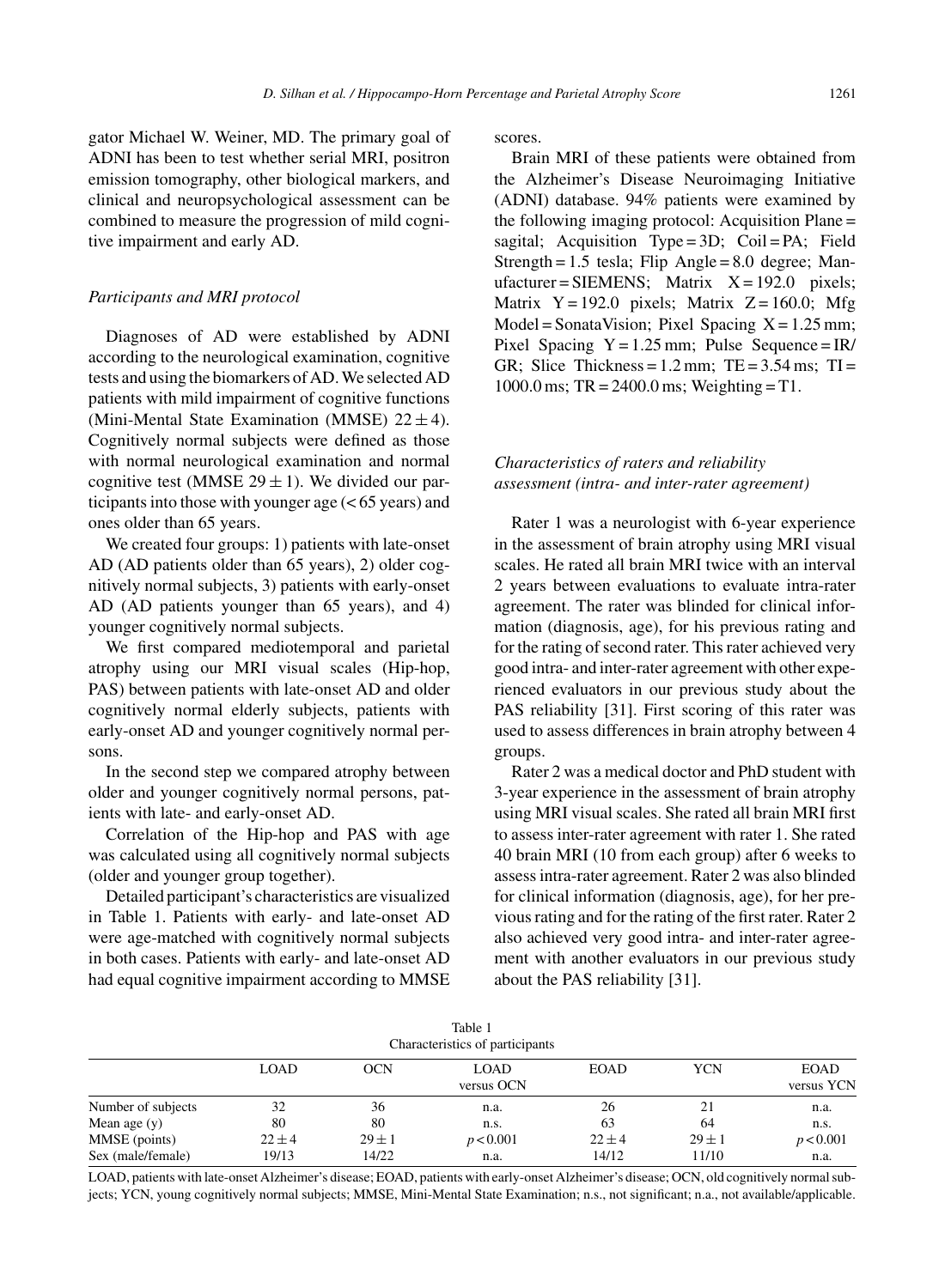## *Statistical analysis*

Statistical analysis was performed using software Statistica and Medcalc. We used non-parametric Mann-Whitney U test to compare Hip-hop and PAS scores between the groups.

We also performed Receiver Operating Characteristic (ROC) analysis to determine specificity and sensitivity of our visual scales in diagnosis of earlyand late-onset AD.

Kappa statistics was used to assess intra-rater and inter-rater agreement (reliability).

Spearman's rank correlation coefficient was used to assess correlation of the PAS and Hip-hop with age.

#### **RESULTS**

*Comparison of Hip-hop and PAS scores between the patients with AD and the cognitively normal subjects*

Patients with late-onset AD had significantly more pronounced mediotemporal atrophy compared to cognitively normal subjects using Hip-hop. No significant difference was found in atrophic changes of the parietal lobes using PAS between these groups (Table 2).

Patients with early-onset AD had significantly more pronounced mediotemporal atrophy using Hiphop and also parietal atrophy using PAS compared to cognitively normal persons (Table 2).

*Comparison of Hip-hop and PAS scores between older and younger cognitively normal persons and between the patients with early- and late-onset AD*

Older cognitively normal persons had significantly more pronounced mediotemporal atrophy bilaterally compared to the younger cognitively normal subjects, but parietal lobes were the same (Table 2).

Patients with early-onset AD had significantly more pronounced parietal atrophy bilaterally compared to the patients with late-onset AD (Table 2). Patients with late-onset AD had more pronounced mediotemporal atrophy bilaterally compared to the younger patients (Table 2).

Table 2 Comparison of Hip-hop and PAS scores among patients with late- and early-onset AD and younger and older cognitively normal subjects

|                | <b>OCN</b>      | <b>LOAD</b>     | <b>LOAD</b><br>versus OCN | <b>YCN</b>      | <b>EOAD</b>      | <b>EOAD</b><br>versus YCN | <b>OCN</b><br>versus YCN | <b>LOAD</b><br>versus EOAD |
|----------------|-----------------|-----------------|---------------------------|-----------------|------------------|---------------------------|--------------------------|----------------------------|
|                | Median<br>(IQR) | Median<br>(IQR) | $p$ value                 | Median<br>(IQR) | Median<br>( IQR) | $p$ value                 | $p$ value                | $p$ value                  |
| Hip-hop right  | 78% (20%)       | $40\%$ (30%)    | p < 0.000001              | $90\%$ (10%)    | 70% (40%)        | p < 0.0001                | p < 0.001                | p < 0.0001                 |
| Hip-hop left   | $80\%$ (20%)    | 38\% (28\%)     | p < 0.000001              | 80\% (10\%)     | 80\% (30\%)      | p < 0.01                  | p < 0.01                 | p < 0.00001                |
| SCP right      | 1(2)            | 0(1)            | n.s.                      | 0(1)            | 1(1)             | p < 0.001                 | n.a.                     |                            |
| PRE right      | 0,5(1)          | 0(1)            | n.s.                      | 1(1)            | 1(1)             | n.s.                      |                          |                            |
| PG right       | 1(1)            | 1(1)            | p < 0.05                  | 1(1)            | 2(1)             | p < 0.01                  |                          |                            |
| PAS right      | 1(1)            | 1(2)            | n.s.                      | 1(2)            | 2(0)             | p < 0.01                  | n.s.                     | p < 0.001                  |
| SCP left       | 1(2)            | 0(1)            | p < 0.01                  | 0(0)            | 1(1)             | p < 0.0001                | n.a.                     |                            |
| PRE left       | 0.5(1)          | 0(1)            | n.s.                      | 1(1)            | 1(1)             | p < 0.01                  |                          |                            |
| <b>PG</b> left | 1(1)            | 1(1)            | n.s.                      | 1(1)            | 2(1)             | p < 0.01                  |                          |                            |
| PAS left       | 1(1)            | 0.5(2)          | n.s.                      | 1(2)            | 2(1)             | p < 0.001                 | n.s.                     | p < 0.001                  |

LOAD, patients with late-onset Alzheimer's disease; EOAD, patients with early-onset Alzheimer's disease; OCN, old cognitively normal subjects; YCN, young cognitively normal subjects; Hip-hop, Hippocampal-Horn percentage; PAS, Parietal Atrophy Score; SCP, sulcus cingularis posterior; PRE, precuneus; PG, parietal gyri; n.s., not significant; n.a., not available.

| Table 3                                                                                 |
|-----------------------------------------------------------------------------------------|
| Sensitivity and specificity of Hip-hop and PAS in diagnosis of early- and late-onset AD |

|               | OCN versus LOAD |             |             | YCN versus EOAD |             |             |  |
|---------------|-----------------|-------------|-------------|-----------------|-------------|-------------|--|
|               | Cut-off         | Sensitivity | Specificity | $Cut-off$       | Sensitivity | Specificity |  |
| Hip-hop left  | $< 60\%$        | 88%         | 83%         | $< 75\%$        | 62%         | 91%         |  |
| Hip-hop right | $< 60\%$        | 84%         | 92%         | ${<}70\%$       | 58%         | 100%        |  |
| PAS left      | $\leq$ 0        | 50%         | 78%         | >∣              | 73%         | 71%         |  |
| PAS right     | < 0             | 44%         | 78%         |                 | 77%         | 62%         |  |

LOAD, late-onset Alzheimer's disease; EOAD, early-onset Alzheimer's disease; OCN, old cognitively normal subjects; YCN, young cognitively normal subjects; Hip-hop, Hippocampal-Horn percentage; PAS, Parietal Atrophy Score.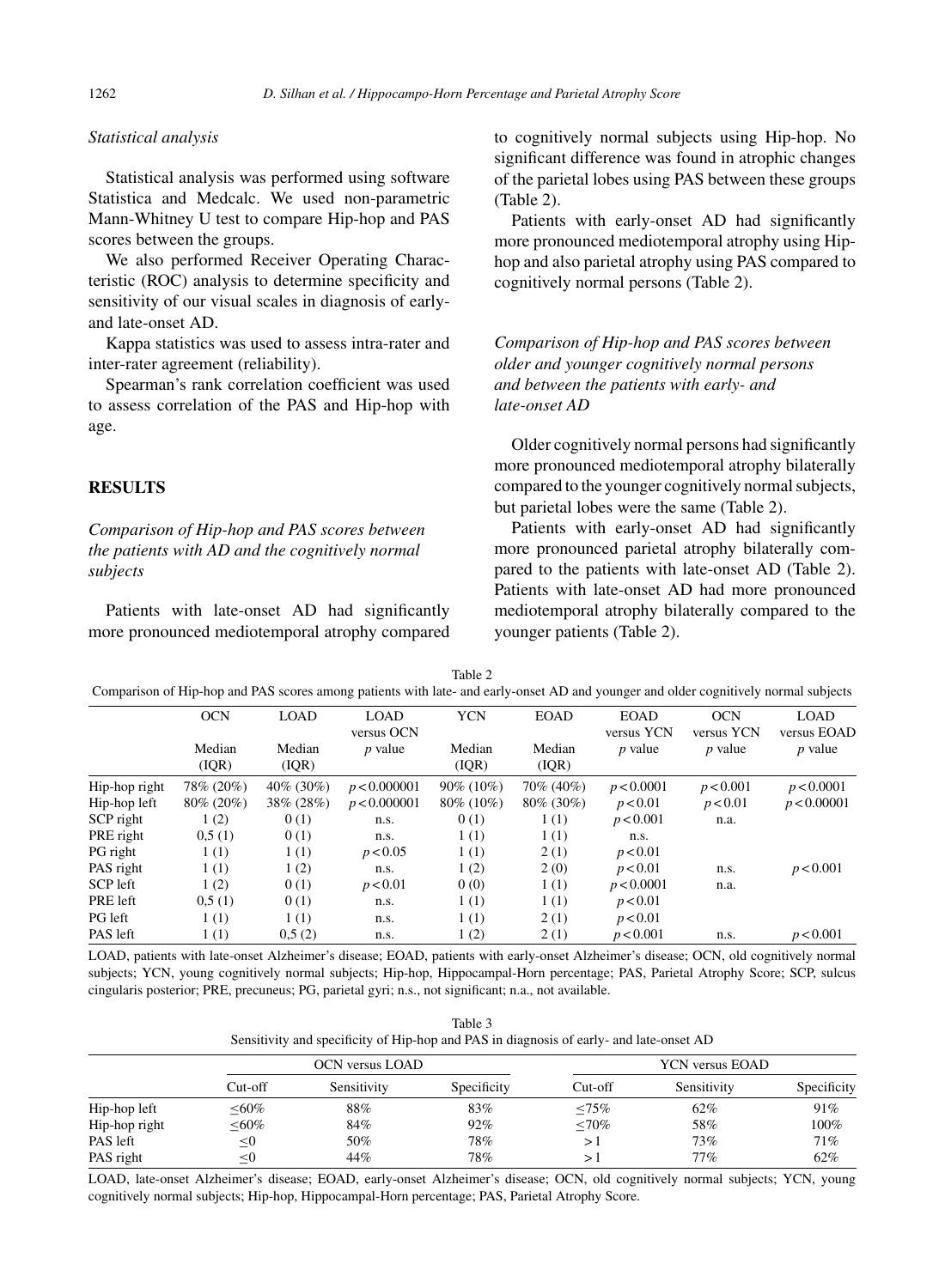## *Correlation of the Hip-hop and PAS with age in cognitively normal subjects*

We found significant negative correlation between the Hip-hop and age on the right  $(r = -0.43, p < 0.001)$ and also on the left  $(r = -0.34, p < 0.01)$ .

Correlation between the PAS and age was not significant on the right  $(r=0.11, p=0.40)$  or on the left  $(r = 0.22, p = 0.07)$ 

## *Sensitivity and specificity of Hip-hop and PAS in diagnosis of early- and late-onset AD*

Hip-hop achieved high specificity and sensitivity in diagnosis of late-onset AD. Specificity of the Hiphop in diagnosis of early-onset AD was also high, but sensitivity was lower (Table 3).

PAS achieved good specificity and sensitivity in diagnosis of early-onset AD. Specificity of the PAS in diagnosis of late-onset AD was also quite good, but sensitivity was low (Table 3).

Hip-hop is significantly better visual scale in diagnosis of late-onset AD compared to PAS according to the comparison of the areas under receiver operating characteristic curves (Table 4). We did not find significant difference between Hip-hop and PAS in diagnosis of early-onset AD (Table 4).

#### *Reliability of Hip-hop and PAS*

Intra-rater agreement of the neurologist and the medical doctor in Hip-hop and PAS were almost perfect in all cases. Inter-rater agreement between the neurologist and the medical doctor in Hip-hop and PAS were also almost perfect in all cases. Weightedkappa values are summarized in Table 5.

We also used first scoring of Rater 2 (medical doctor) to assess differences among our four groups: patients with late-onset AD, older cognitively normal subjects, patients with early-onset AD, and younger cognitively normal subjects. The results calculated from medical doctor scoring matched the results calculated from neurologist scoring, which are used in our manuscript. Significant differences in mediotemporal and parietal atrophy were between patients with early-onset AD and controls. Significant difference was only in mediotemporal and not parietal atrophy between patients with late-onset AD and controls. Results of comparison of late- and early-onset AD patients, and older and younger cognitively normal subjects were also same when we used scoring of Rater 2 in statistics.

#### **DISCUSSION**

Our results with the PAS and Hip-hop in AD patients with mild impairment of cognitive functions confirmed the hypothesis based on some previous studies that mediotemporal atrophy is typical for both late- and early-onset AD, but less pronounced in these younger patients [14–17]. Parietal atrophy seems to be more typical for patients with early-onset AD compared to late-onset AD [14–17, 22, 27].

We proved that our simple MRI visual scales Hiphop and PAS are very reliable with almost perfect

| Table 4                                                                                                            |  |
|--------------------------------------------------------------------------------------------------------------------|--|
| Comparison of areas under receiver operating characteristics curves of PAS and Hip-hop in late- and early-onset AD |  |

|                        |            | Hip-hop | PAS   | Comparison | Hip-hop | <b>PAS</b> | Comparison |
|------------------------|------------|---------|-------|------------|---------|------------|------------|
|                        |            | right   | right | of AUC     | left    | left       | of AUC     |
| OCN versus LOAD        | <b>AUC</b> | 0.93    | 0.60  | p < 0.0001 | 0.93    | 0.63       | p < 0.0001 |
| <b>YCN</b> versus EOAD | AUC        | 0.85    | 0.71  | n.s.       | 0.76    | 0.76       | n.s.       |

LOAD, patients with late-onset Alzheimer's disease; EOAD, patients with early-onset Alzheimer's disease; OCN, old cognitively normal subjects; YCN, young cognitively normal subjects; n.s., not significant; Hip-hop, Hippocampo-horn percentage; PAS, Parietal Atrophy Score; AUC, Area Under the ROC Curve; ROC, Receiver Operating Characteristic.

| Table 5                                                                                    |
|--------------------------------------------------------------------------------------------|
| Intra-rater and inter-rater agreement in Hip-hop and PAS expressed as weighted-kappa value |

|                          | weighted-kappa    | weighted kappa | weighted-kappa    | weighted kappa |
|--------------------------|-------------------|----------------|-------------------|----------------|
|                          | value for Hip-hop | value for PAS  | value for Hip-hop | value for PAS  |
|                          | right/left        | right/left     | right/left        | right/left     |
| Rater                    | neurologist       | neurologist    | medical doctor    | medical doctor |
|                          | 1. rating         | 1. rating      | 2. rating         | 2. rating      |
| neurologist 2. rating    | 0.97/0.96         | 0.95/0.97      | n.a.              | n.a.           |
| medical doctor 1. rating | 0.94/0.93         | 0.90/0.96      | 0.94/0.91         | 0.91/0.99      |

Hip-hop, Hippocampo-horn percentage; PAS, Parietal Atrophy Score; n.a., not available.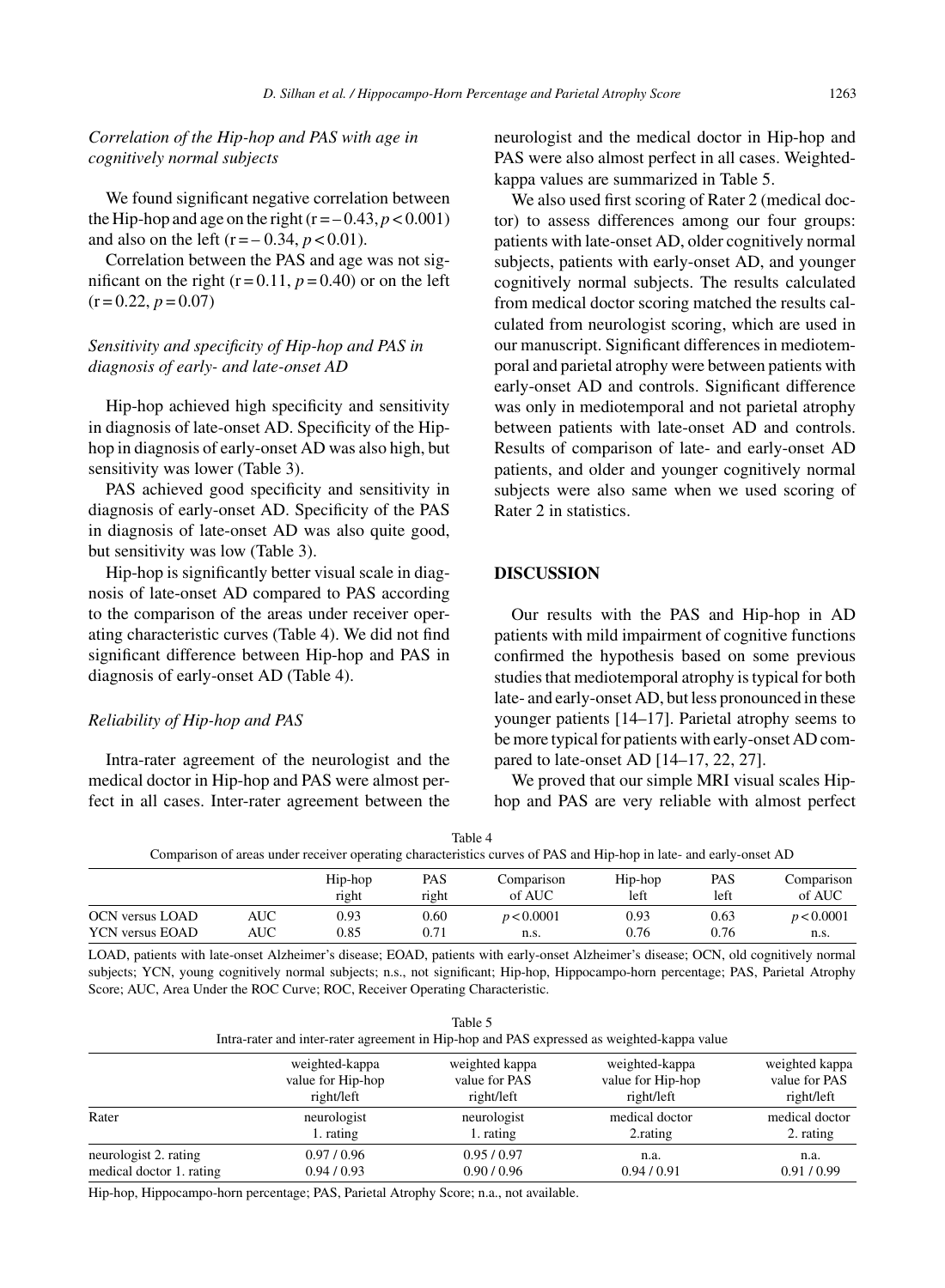intra-rater and inter-rater agreement. These results are even better than reliability results of PAS from our previous study [31]. We think that explanation of this improvement can be effect of learning. Both raters in our current study also participated in reliability assessment of the PAS in our previous paper and have gained more experience with this visual scale.

The results (differences in atrophy between our four groups) calculated from medical doctor scoring matched the results calculated from neurologist scoring, which are used in our manuscript and mentioned above. The results are consistent because inter-rater reliability of our visual scales was almost perfect.

Moreover, Hip-hop and PAS are used only in coronal MRI slices, which can spare the time during atrophy evaluation in routine clinical practice. PAS has been recently introduced in our studies [31–33]. This is the first report of Hip-hop estimated in an optimal coronal MRI slice described in the recent paper [3]. We consider our new easily applicable and very reliable visual scales as the main strengths of our study.

Some limitations of our study should be mentioned. Diagnoses of AD were not confirmed at autopsy. However, diagnoses were established based on clinical examination with support of novel biomarkers of AD. Presence of atypical forms of AD in our sample from ADNI is unknown. They can have different atrophy patterns. We did not use a quantitative method to support accuracy of our visual scales in this study. We do not have clear explanation why the atrophy of sulcus cingularis left and parietal gyri right was significantly more pronounced in older cognitively normal subjects compared to the patients with late-onset AD. PAS should be used mainly for diagnosis of early-onset AD.

Mediotemporal atrophy assessed using Hip-hop is more pronounced in older cognitively normal subjects according to the correlation of the Hip-hop with age and comparison of older and younger cognitively normal group. This should be taken into account during evaluation in clinical practice. Our control groups of cognitively normal persons were age-matched with AD patients. It means that our results should not be influenced by this phenomenon. Parietal atrophy assessed using PAS was not different between older and younger controls. Correlation of the PAS with age also was not significant. This confirms results with the PAS from our previous study [32]. It could mean that more pronounced atrophy in this region is probably not accompanied with normal aging and should be considered as pathologic.

Hip-hop can support the diagnosis of both earlyand late-onset AD. PAS can support mainly the diagnosis of early-onset AD. Hip-hop seems to be better visual scale in diagnosis of late-onset AD compared to PAS because parietal atrophy is negligible and comparable in these older AD patients and controls [33]. PAS could be useful in differential diagnosis between frontotemporal lobar degeneration (FTLD) and early-onset AD. Mediotemporal atrophy is typical for these early-onset dementias, but parietal atrophy is not typical for FTLD where frontal lobes are usually more affected [34–38].

Different patterns of brain atrophy in early- and late-onset AD may be related to different clinical presentations of these subtypes. Recent episodic memory is usually mostly affected in patients with late-onset AD (greater hippocampal atrophy). Atypical clinical forms with early decline in other cognitive abilities, e.g. visuospatial functions are more frequent in patients with early-onset AD (greater parietal atrophy) [39–41].

We believe that Hip-hop and PAS could be useful tools in differential diagnosis of neurodegenerative dementias especially AD in routine clinical practice.

## **ACKNOWLEDGMENTS**

Data collection and sharing for this project was funded by the Alzheimer's Disease Neuroimaging Initiative (ADNI) (National Institutes of Health Grant U01 AG024904) and DOD ADNI (Department of Defense award number W81XWH-12-2-0012). ADNI is funded by the National Institute on Aging, the National Institute of Biomedical Imaging and Bioengineering, and through generous contributions from the following: AbbVie, Alzheimer's Association; Alzheimer's Drug Discovery Foundation; Araclon Biotech; BioClinica, Inc.; Biogen; Bristol-Myers Squibb Company; CereSpir, Inc.; Cogstate; Eisai Inc.; Elan Pharmaceuticals, Inc.; Eli Lilly and Company; EuroImmun; F. Hoffmann-La Roche Ltd and its affiliated company Genentech, Inc.; Fujirebio; GE Healthcare; IXICO Ltd.; Janssen Alzheimer Immunotherapy Research & Development, LLC.; Johnson & Johnson Pharmaceutical Research & Development LLC.; Lumosity; Lundbeck; Merck & Co., Inc.; Meso Scale Diagnostics, LLC.; NeuroRx Research; Neurotrack Technologies; Novartis Pharmaceuticals Corporation; Pfizer Inc.; Piramal Imaging; Servier; Takeda Pharmaceutical Company; and Transition Therapeutics. The Canadian Institutes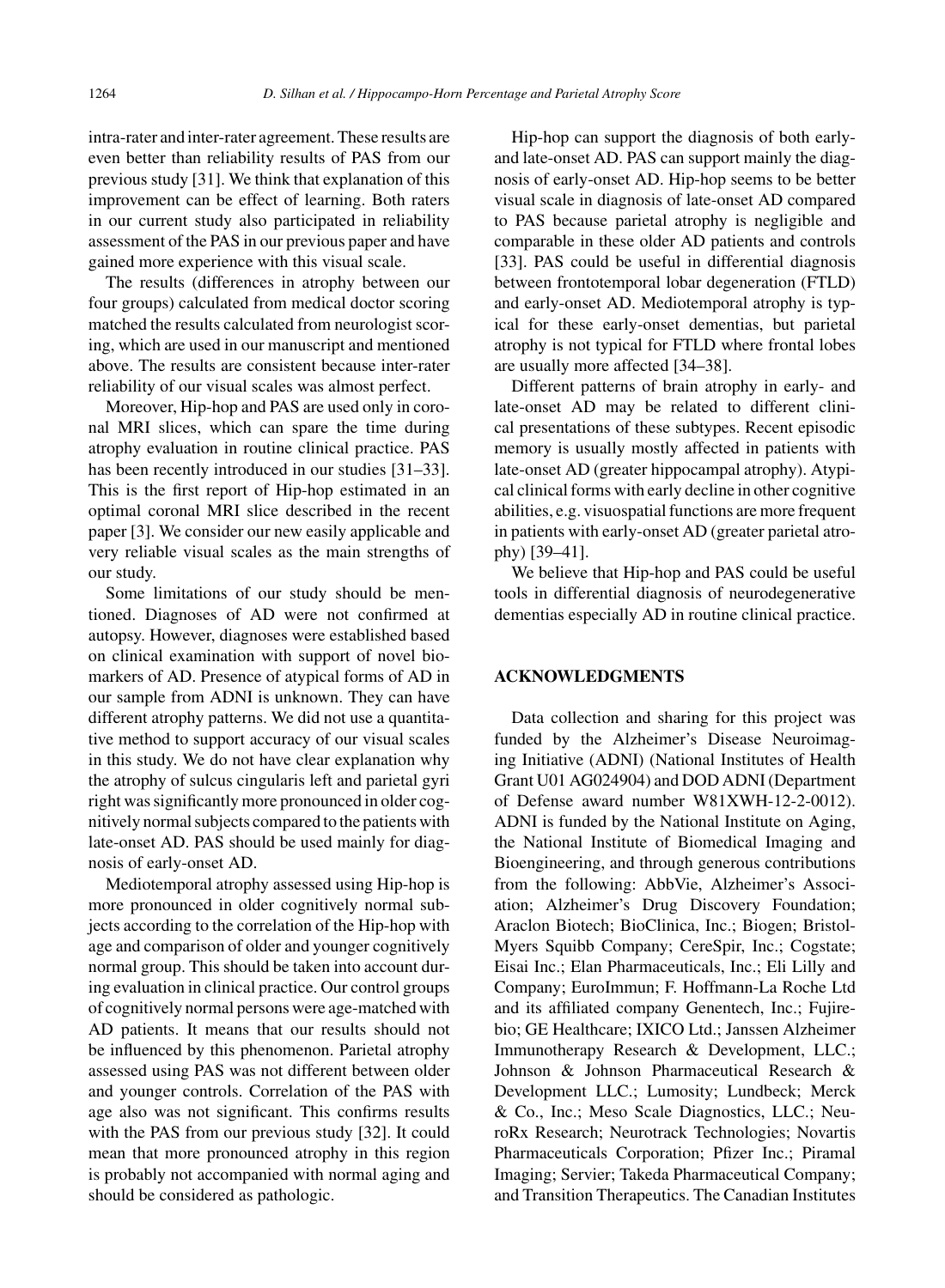of Health Research is providing funds to support ADNI clinical sites in Canada. Private sector contributions are facilitated by the Foundation for the National Institutes of Health [\(www.fnih.org](www.fnih.org)). The grantee organization is the Northern California Institute for Research and Education, and the study is coordinated by the Alzheimer's Therapeutic Research Institute at the University of Southern California. ADNI data are disseminated by the Laboratory for Neuro Imaging at the University of Southern California.

This study was supported by PROGRES Q 35 from Charles University, the project "Sustainability for the National Institute of Mental Health," under grant number [LO1611] from from the Ministry of Education, Youth and Sports, grants from Ministry of Health [NV18-07-00272 and NV19-04-00090] and Program Trio [FV40032] (CleverAge Biota) from Ministry of Industry and Trade. All rights reserved. Project 260533/SVV/2020.

Authors' disclosures available online ([https://](https://www.j-alz.com/manuscript-disclosures/21-0372r3) [www.j-alz.com/manuscript-disclosures/21-0372r3\)](https://www.j-alz.com/manuscript-disclosures/21-0372r3).

#### **SUPPLEMENTARY MATERIAL**

The supplementary material is available in the electronic version of this article: [https://dx.doi.org/](https://dx.doi.org/10.3233/JAD-210372) 10.3233/JAD-210372.

#### **REFERENCES**

- [1] Avila J, Perry G (2020) A multilevel view of the development of Alzheimer's disease. *Neuroscience* **457**, 283-293.
- [2] Bartos A, Gregus D, Ibrahim I, Tintera J (2019) Brain volumes and their ratios in Alzheimer´s disease on magnetic resonance imaging segmented using FreeSurfer 6.0. *Psychiatry Res Neuroimaging* **287**, 70-74.
- [3] Zach P, Bartos A, Lagutina A, Wurst Z, Gallina P, Rai T, Kieslich K, Riedlová J, Ibrahim I, Tintěra J, Mrzilkova J (2020) Easy identification of optimal coronal slice on brain magnetic resonance imaging to measure hippocampal area in Alzheimer's disease patients. *Biomed Res Int* **2020**, 5894021.
- [4] Jack CR Jr, Shiung MM, Gunter JL, O'Brien PC, Weigand SD, Knopman DS, Boeve BF, Ivnik RJ, Smith GE, Cha RH, Tangalos EG, Petersen RC (2004) Comparison of different MRI brain atrophy rate measures with clinical disease progression in AD. *Neurology* **62**, 591-600.
- [5] Fennema-Notestine C, McEvoy LK, Hagler DJ Jr, Jacobson MW, Dale AM, The Alzheimer's Disease Neuroimaging Initiative (2009) Structural neuroimaging in the detection and prognosis of pre-clinical and early AD. *Behav Neurol* **21**, 3-12.
- [6] Liu Y, Paajanen T, Zhang Y, Westman E, Wahlund LO, Simmons A, Tunnard C, Sobow T, Mecocci P, Tsolaki M, Vellas B, Muehlboeck S, Evans A, Spenger C, Lovestone S, Soininen H, AddNeuroMed Consortium (2010) Analysis

of regional MRI volumes and thicknesses as predictors of conversion from mild cognitive impairment to Alzheimer's disease. *Neurobiol Aging* **31**, 1375-1385.

- [7] Vemuri P, Jack CR (2010) Role of structural MRI in Alzheimer's disease. *Alzheimers Res Ther* **2**, 23.
- [8] Mrzílkova J, Koutela A, Kutova M, Patzelt M, Ibrahim I, Al-Kayssi D, Bartos A, Ripova D, Čermáková P, Zach P (2014) Hippocampal spatial position evaluation on MRI for research and clinical practice. *PLoS One* **9**, e115174.
- [9] Ten Kate M, Barkhof F, Boccardi M, Visser PJ, Jack CR Jr, Lovblad KO, Frisoni GB, Scheltens P, the Geneva Task Force for the Roadmap of Alzheimer's Biomarkers (2017) Clinical validity of medial temporal atrophy as a biomarker for Alzheimer's disease in the context of a structured 5-phase development framework.*Neurobiol Aging* **52**, 167-182.
- [10] Zeng Q, Li K, Luo X, Wang S, Xu X, Li Z, Zhang T, Liu X, Fu Y, Xu X, Wang C, Wang T, Zhou J, Liu Z, Chen Y, Huang P, Zhang M, and for the Alzheimer's Disease Neuroimaging Initiative (2021) Distinct atrophy pattern of hippocampal subfields in patients with progressive and stable mild cognitive impairment: a longitudinal MRI study. *J Alzheimers Dis* **79**, 237-247.
- [11] Giesel FL, Hahn HK, Thomann PA, Widjaja E, Wignall E, von Tengg-Kobligk H, Pantel J, Griffiths PD, Peitgen HO, Schroder J, Essig M (2006) Temporal horn index and volume of medial temporal lobe atrophy using a new semiautomated method for rapid and precise assessment. *Am J Neuroradiol* **27**, 1454-1458.
- [12] Teipel SJ, Pruessner JC, Faltraco F, Born C, Rocha-Unold M, Evans A, Möller HJ, Hampel H (2006) Comprehensive dissection of the medial temporal lobe in AD: Measurement of hippocampus, amygdala, entorhinal, perirhinal and parahippocampal cortices using MRI. *J Neurol* **253**, 794-800.
- [13] Teipel S, Kilimann I, Thyrian JR, Kloppel S, Hoffmann W (2018) Potential role of neuroimaging markers for early diagnosis of dementia in primary care. *Curr Alzheimer Res* **15**, 18-27.
- [14] Ishii K, Kawachi T, Sasaki H, Kono AK, Fukuda T, Kojima Y, Mori E (2005) Voxel-based morphometric comparison between early- and late-onset mild Alzheimer's disease and assessment of diagnostic performance of Z score images. *Am J Neuroradiol* **26**, 333-340.
- [15] Frisoni GB, Pievani M, Testa C, Sabattoli F, Bresciani L, Bonetti M, Beltramello A, Hayashi KM, Toga AW, Thompson PM (2007) The topography of grey matter involvement in early and late onset Alzheimer's disease. *Brain* **130**, 720-730.
- [16] Shiino A, Watanabe T, Kitagawa T, Kotani E, Takahashi J, Morikawa S, Akiguchi I (2008) Different atrophic patterns in early- and late-onset Alzheimer's disease and evaluation of clinical utility of a method of regional z-score analysis using voxel-based morphometry. *Dement Geriatr Cogn Disord* **26**, 175-186.
- [17] Lehmann M, Koedam EL, Barnes J, Bartlett JW, Ryan NS, Pijnenburg YAL, Barkhof F, Wattjes MP, Scheltens P, Fox NC (2012) Posterior cerebral atrophy in the absence of medial temporal lobe atrophy in pathologically-confirmed Alzheimer's disease. *Neurobiol Aging* **33**, 627.e1-627.e12.
- [18] Rathakrishnan BG, Doraiswamy PM, Petrella JR (2013) Science to Practice: Translating automated brain MRI volumetry in Alzheimer's disease from research to routine diagnostic use in the work-up of dementia. *Front Neurol* **4**, 216.